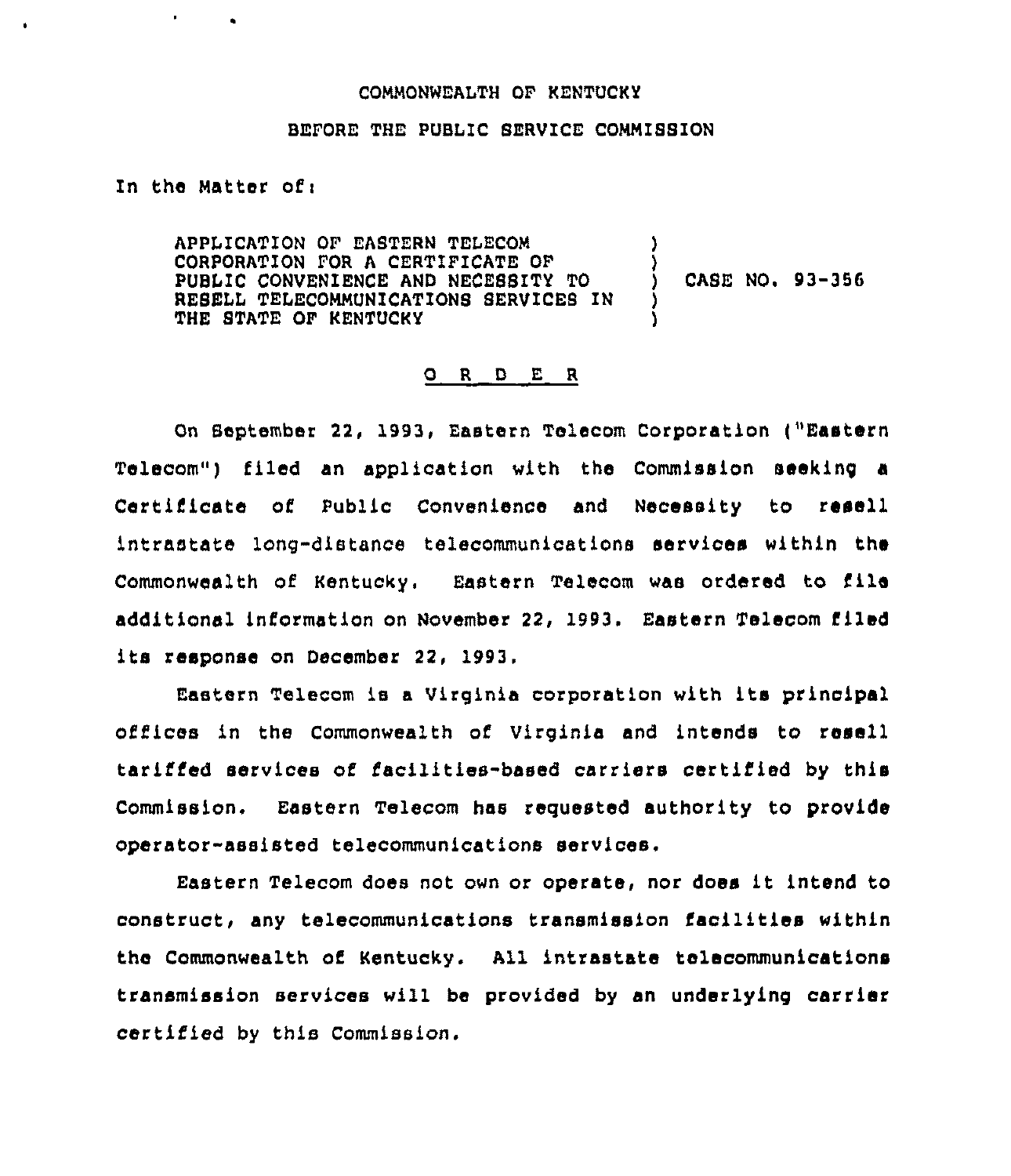Eastern Telecom filed its proposed tariff on September 22, 1993. In response to the Commission's request for additional information, Eastern Telecom filed revised tariff sheets on December 22, 1993. The Commission finds that Eastern Telecom has not revised ita tariff to comply with the restrictions, guidelines, and conditions of service established for the provision of operator-assisted services in Administrative Case No.  $330<sub>r</sub><sup>1</sup>$  a summary of whioh is attached hereto and incorporated herein as Appendix A. Eastern Telecom's proposed usage rates for its INNtegrlty Basic, Premier, Vltimate, and Mirror services exceed ATST Communications of the South Central States, Inc.'s maximum approved rates, "Maximum approved rates" are defined to mean the rates approved by this Commission in ATST's most recent rate proceeding for measured toll service applicable to operatorassisted calla, as well aa the additional charges for operator assistance. The Commission further finds that Eastern Telecom has not revised ita tariff to conform to 807 KAR 5i006, Section 14> Refusal or Termination of Service. Eastern Telecom should also file revised tariff sheets removing any reference to deposits in accordance with its December 22, 1993 response to Item 8(e) of the Commission's November 22, 1993 date request,

 $\mathbf{F}^{\text{max}}_{\text{max}}$  and  $\mathbf{F}^{\text{max}}_{\text{max}}$ 

 $\ddot{\phantom{a}}$ 

The application provided by Eastern Telecom demonstrates its financial, managerial, and technical capability to provide utility service. The Commission finds that Eastern Telecom should be

 $\mathbf{I}$ Administrative Casa No, 330, Policy and Procedures in the Provision of Operator-Assisted Telecommunications Services, Orders Dated March 27 and May 3, 1991.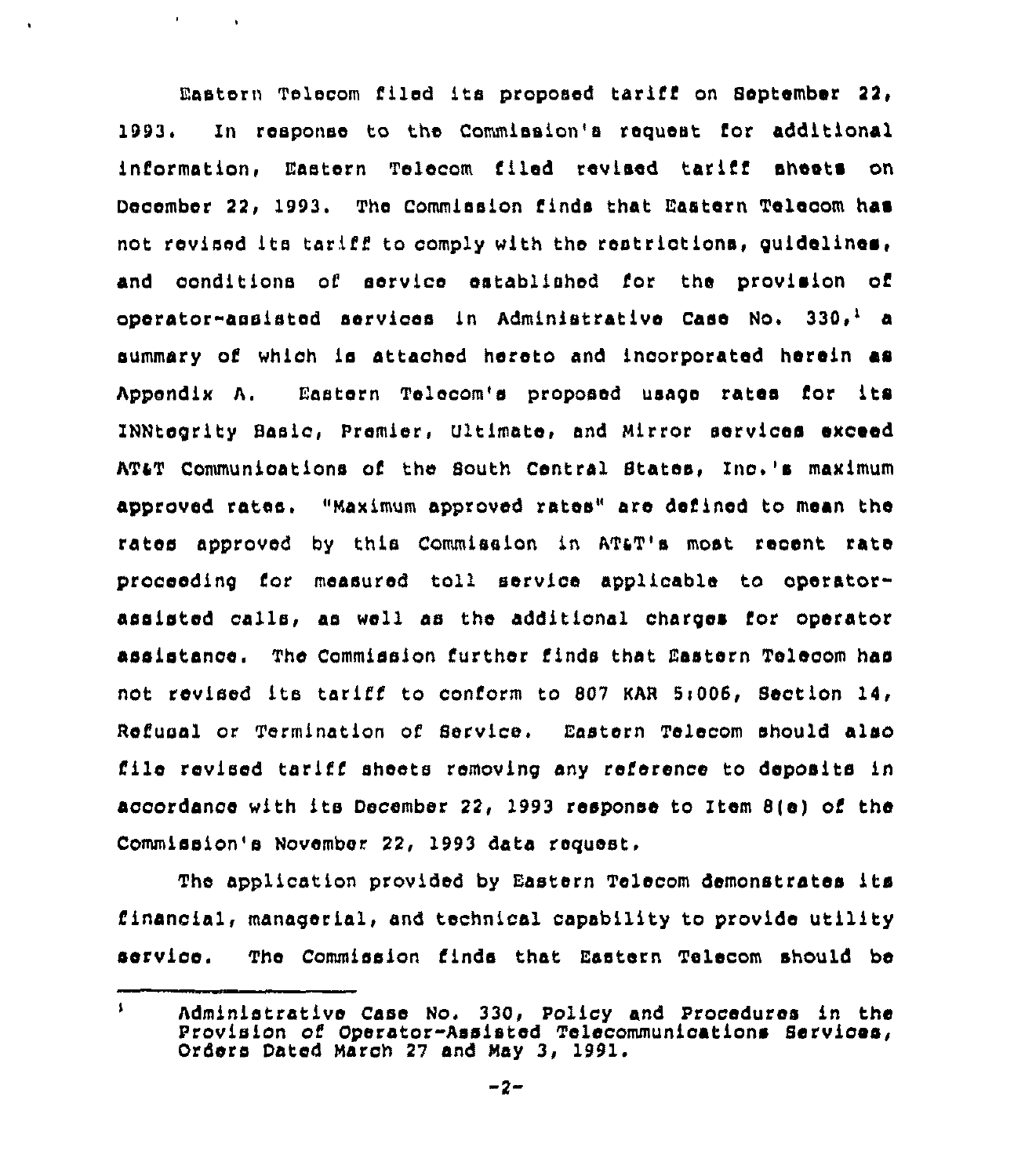granted a certificate of public Convenience and Necessity to resell intrastate long-distance telecommunications services and to provide operator-assisted services within the Commonwealth of Rentucky. However, the Commission further finds that Eastern Telecom's proposed tariff, filed September 22, 1993 and revised December 22, 1993, should be denied for the reasons discussed herein.

IT IS THEREFORE ORDERED that:

 $\sim 10$ 

1, Eastern Telocom be and lt hereby is granted authority to resell intrastate long-distance telecommunications services within the Commonwealth of Kentucky on and after approval of its rates.

2. Eastern Telecom be and it hereby ls granted authority to provide intrastate operator-assisted services within the Commonwealth of Kentucky on and after approval of its rates.

3. IntraLATA telecommunications services shall be provided in accordance with the restrictions and conditions of service contained in Administrative Case No. 323

4. Eastern Tolecom's authority to provide service is strictly limited to those services described Ln this Order and Eastern Telecom's application, and the conditions described in this Order and its Appendix A.

5. The rates proposed by Eastern Telecom on September 22, 1993, and revised on December 22, 1993, are hereby denied,

 $\mathbf{r}$ Administrative Case No. 323, An Inquiry Into IntraDATA Toll Competition, An Appropriate Compensation Scheme for Completion of IntraLATA Calls by Interexchange Carriers, and WATS<br>Jurisdictionality, Phase I, Order Dated May 6, 1991.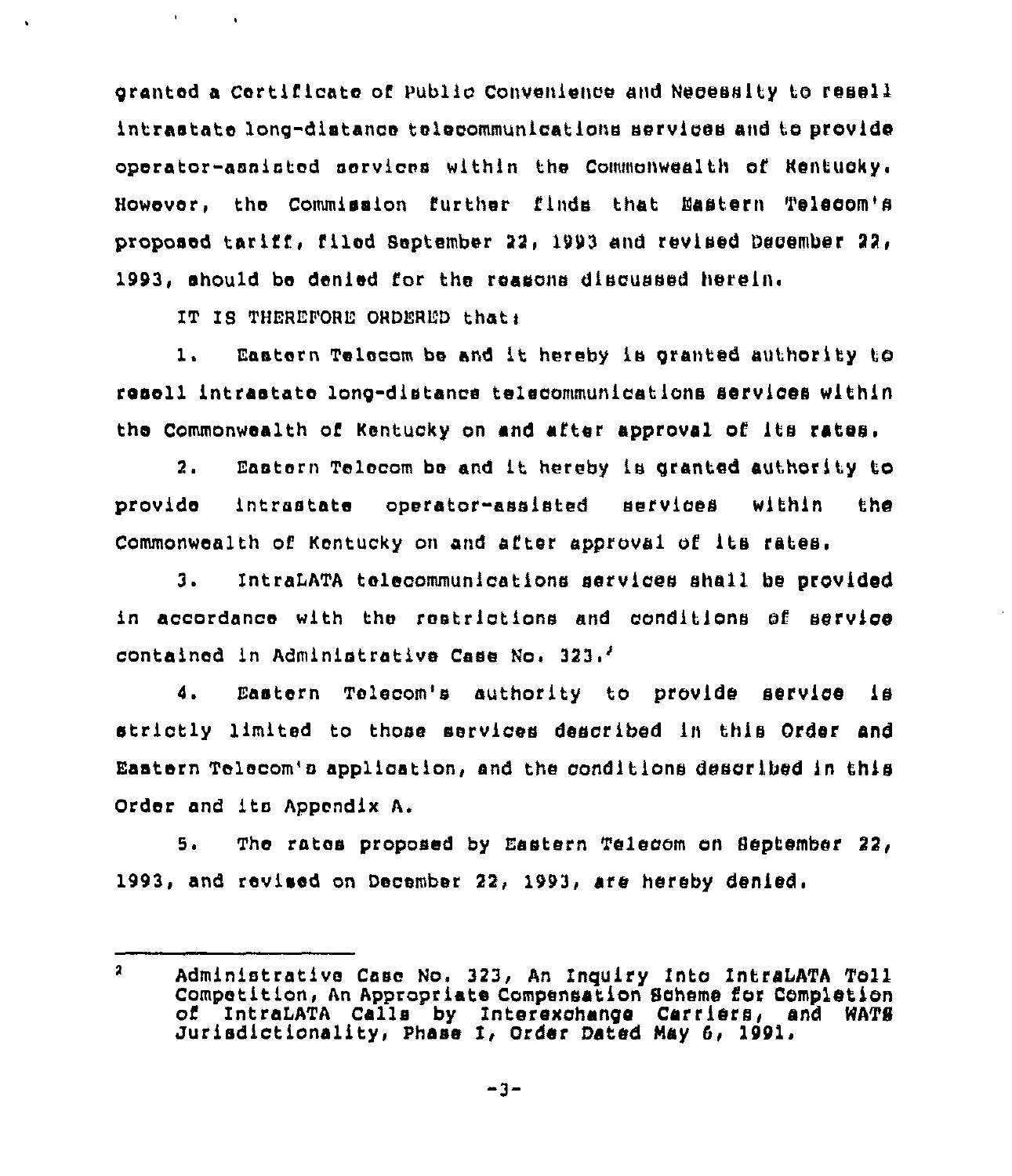6. Within 30 days from the date of this Order, Rastern Telecom shall file its revised tariff sheets pursuant to 807 KAR 5:011 which conform to the restrictions and conditions of service contained herein.

Done at Frankfort, Kentucky, this 23rd day of Pebruary, 1994.

PUBLIC SERVICE COMMISSION

ATTEST:

 $\mathbf{r}^{\pm}$ 

 $\ddot{\phantom{a}}$ 

**Executive** bir act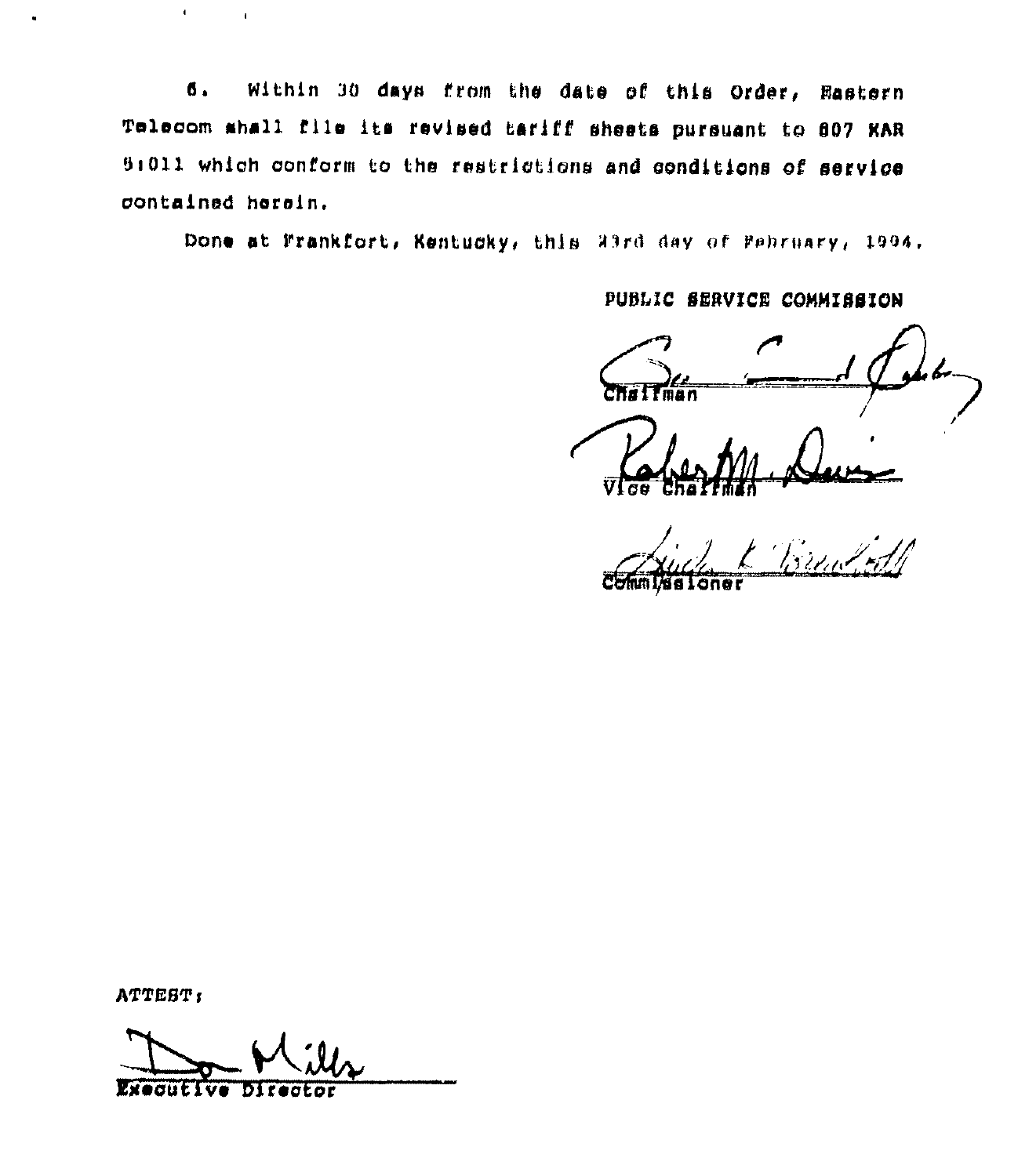## APPENDIX A

 $\mathbf{r}$ 

 $\sim 100$ 

APPENDIX TO AN ORDEA OF THE KENTUCKY PUBLIC SEAVICE COMMISSION IN CASE NO. 93-356 DATED FEBRUARY 23, 1994

Conditions of Service for thc Provision of Operator Services Adopted from Commission Orders in Administrative Case No. 330, Orders Dated Maroh 27, 1991 and May 3, 1991.

( 1) Operator-assisted services shall be sub]ect to rate regulation and rates shall not exceed AT&T Communications of the South Central States, Inc,'s ("ATaT") maximum approved rates, "Maximum approved rates" are defined to mean the rates approved by this Commission in ATaT's most recent rate proceeding for measured toll service applicable to operator-assisted calla, as well as the additional charges ior operator assistance. Carriers are not permitted to include any other suroharqes or to bill for uncompleted calls. Time-of-day discounts shall also be applicable. Carriers are also required to rate calls using the same basis that ATaT uses to rate calls, i.e., distance calculations based on points-of-call origination and termination, definitions of chargeable times, billing unit increments, rounding of fractional units, and minimum usages. When there is any change in AT&T's maximum approved rates, carriers shall file tariffs if necessary to comply with the requirements herein within 30 days of the effective date of AT&T's rate change.

(2) Except as otherwise indicated in this Order, non-dominant carriers shall be subject to regulation as delineated in the May 25, 1984 Order in Administrative Case No. 273 as well as any subsequent modifications to non-dominant carrier regulations. In the avant of conflict, the terms of the instant Order shall take precedence, unless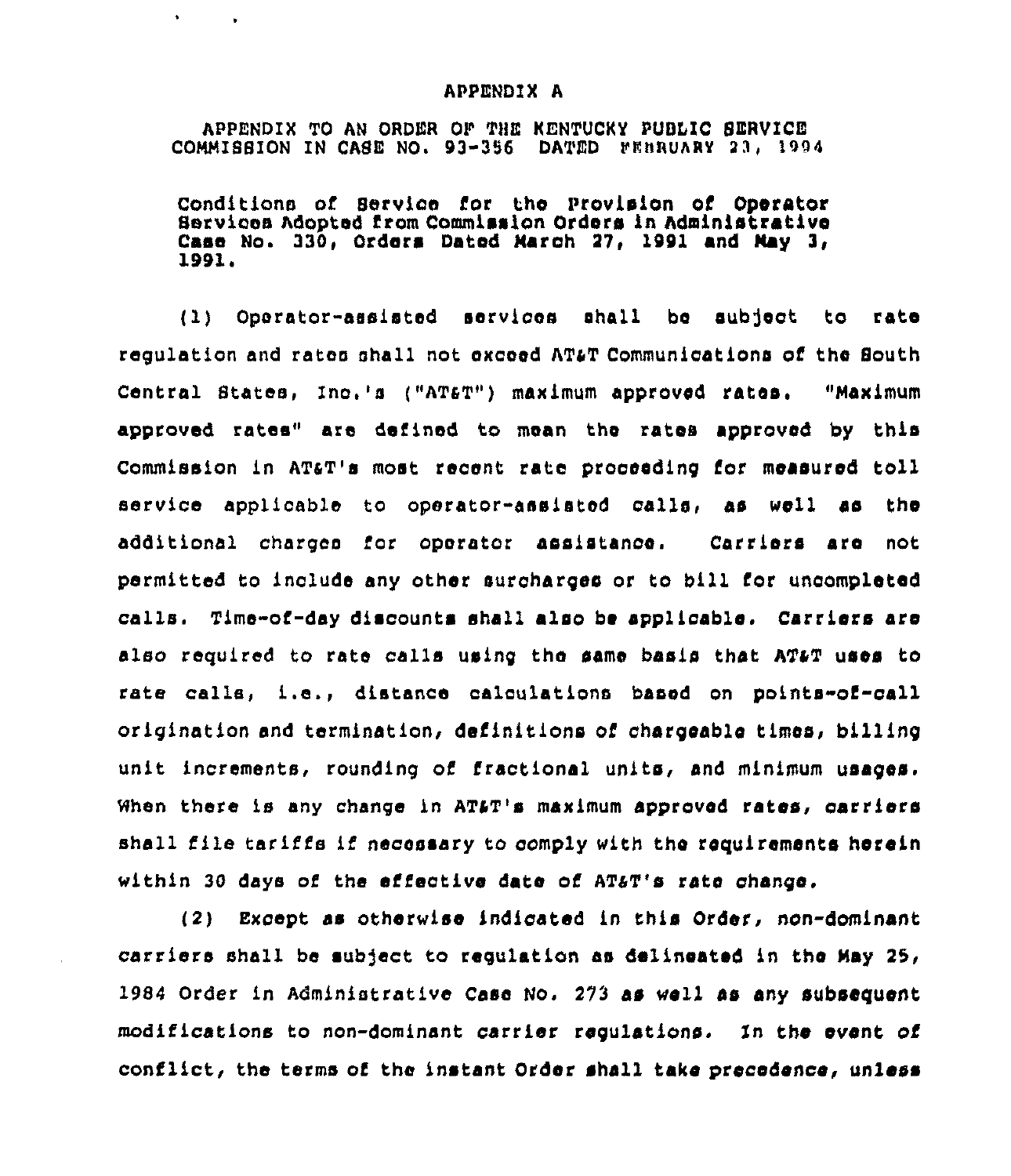a carrier is specifically relieved from compliance with any conditions contained herein.

 $\mathbf{r} = \mathbf{r} \times \mathbf{r}$  . The  $\mathbf{r}$ 

Operator service providers that provide service to traffic  $(3)$ aggregators shall not allow aggess to the operator services of competing carriers to be blocked or intercepted. Blocking and interception prohibitions shall be included in tariffs and all contracts entered into with any traffic accrecator and shall state that violators will be subject to immediate termination of service after 20 days' notice to the owners of non-complying qustomer premises equipment.

(4) Traffic accrecator is defined to mean any person that, in the ordinary course of its operations, makes telephones available to the public or to translent users of its premises for intrastate telephone calls using a provider of operator services. Aggregators include hotels and motels, hospitals, universities, airports, gas stations, and non-local exchange carrier pay telephone owners, This definition includes the provision of all non-local exchange carrier pay telephones even if no compensation is paid to the owner of the pay telephone. The residential use of operator services is specifically axcluded from this definition.

(5) Access to the local exchange carriers' operators shall not blocked or otherwise intercepted by traffic aggregators, be Specifically, all "0-" calls, that is, when an end-user dials zero without any following digits, shall be directed to the local exchange carrier operators, In equal access areas, "0+" intraLATA calls, that is, when an end-user dials zero and then dials the digits of the called telephone number, shall not be intercepted or blocked.  $In$